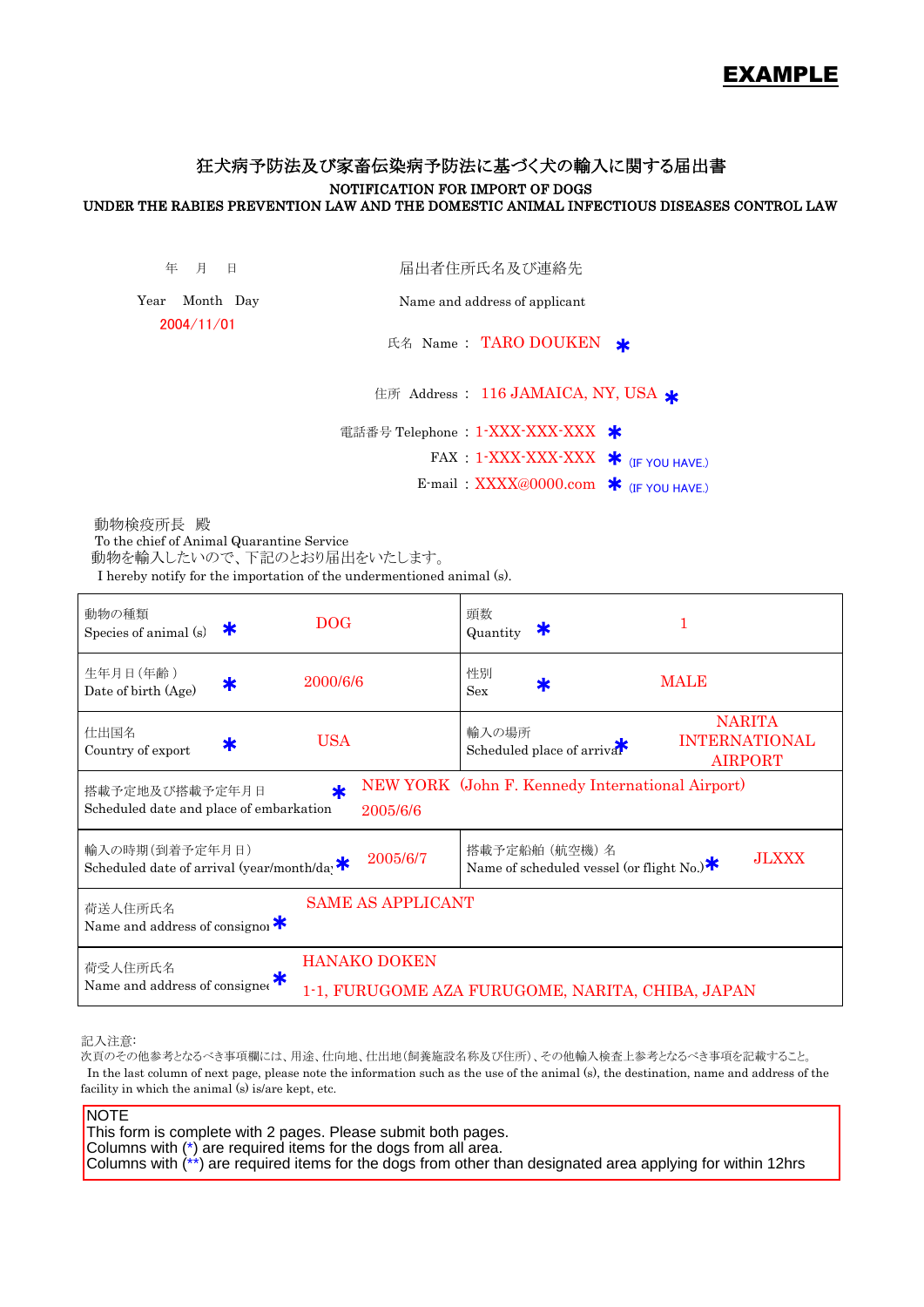その他参考となるべき事項 (Other useful information) **EXAMPLE** 

### 名称 Name of animal (s) 個体識別方法(マイクロチップ等) マンクリス マイコ マイコーク 個体識別番号/マーク Means for identification (e.g. microchip) $\mathbf{\hat{K}}$ 標識年月1 <sub>\*</sub> 2000/12/22 |標識部位 \* OF NECK |マイクロチップ(リーダー)の種類 ISO Date of identification (year/month/day) Location of identification Type of microchip (reader) \* \* 品種 レンジ・コンピュー during and development defends and development defends and development defends and development de<br>アメリカのサイトのサイトのサイトを使われると、その他のサイトを使われると、その他のサイトを使われると、その他のサイトを使われると、その他のサイトを使われると、その他のサイトを使われるようになっています。 Breed T color 用途  $\star$  **h**  $\star$  **h**  $\star$  **h**  $\star$  **h**  $\star$  **h**  $\star$  **h**  $\star$  **h**  $\star$  **h**  $\star$  **h**  $\star$  **h**  $\star$  **h**  $\star$  **h**  $\star$  **h**  $\star$  **h**  $\star$  **h**  $\star$  **h**  $\star$  **h**  $\star$  **h**  $\star$  **h**  $\star$  **h**  $\star$  **h**  $\star$  **h**  $\star$  **h**  $\star$  **h** 田透 Use \* FOR PET the muscle with the muscle of the muscle of the cargo or hand luggage アンストランス はんじょう しょうしょう 体重 しょうしょく 体重 しょうしょく しょうしょく Length 50 cm Height 45 cm Weight 12 kg 仕出地(飼養施設名称及び住所) Name and address of the facility in which the animal (s) is/are 仕向地(名称及び住所) Name and address of destination 過去1年以内の訪問国及びその年月日 Countries visited in the past 12 months and the date of visits  $\frac{2003/12/22}{\text{x}}$   $\frac{\text{y}}{\text{x}}$  2004/12/22  $\frac{\text{y}}{\text{x}}$  Inactivated XXRAB 1/ XXX Corp. **\*\*** Inactivated XXRAB 1/ XXX Corp. 採血日 抗体価 2004/11/1 採血日 ★★ 2004/11/1 http://www.file.com/month/day) Antibody titer ★★ 0.8 IU/ml 検査機関名及び住所 快宜機関名及い住所<br>Name and address of the designated laboratory 備考 Remarks stayed there for 180 days or more at the scheduled date of departure." 有効期限 Date of expiry (year/month/day) 有効期限 | 予防液の種類 1. For the dog from designated rabies-free-area (http://www.maff.go.jp/aqs/english/animal/dog/designatedregions.html), which has no history being abroad in the past 180 days or within 180 days before the scheduled date of departure for Japan, please notify whether "the dog has stayed there since birth" or "the dog will have 2. For the dog exported or going to be exported from Japan with a microchip, two rabies vaccinations and a rabies serological test and applying for within 12 hours quarantine upon return, please notify the "date of departure form Japan", "port of departure" and "export quarantine certificate number, if any". CSIRO Australian Animal Health Laboratory PB 24, 5 Portalington Road, Geelong 3220, Australia Kind of vaccine Name of product and manufacturer その他の予防接種 考<br> 接種年月日 COUNTRY NAME / 20@@ - 20@@ (IF ANY) (This item is only for the cats for reseach use.) SAME AS CONSIGNEE 2003/12/22 2004/10/30 **kk** Inactivated **\*\*** Inactivated SHIBA  $\begin{bmatrix} \overline{a} & \overline{b} & \overline{c} \\ \overline{a} & \overline{b} & \overline{c} \end{bmatrix}$  BROWN HAND LUGGAGE  $\frac{1}{2}$   $\frac{2004}{12/22}$   $\frac{1}{2}$ 2005/10/30 Name of product and manufacturer 狂犬病予防接種 接種年月日 採血前 123456789012345 2000/12/22 SUBCUTANEOUS PART 11784/11785 ICHIRO Rabies serological test 予防液の種類 | 予防液の製品名及び製造会社 Other vaccination Date of vaccination (year/month/day) MICROCHIP 予防液の製品名及び製造会社 Rabies vaccination Date of vaccination (year/month/day) Date of expiry (year/month/day) Kind of vaccine Before blood sampling 採血後 Booster (if any) 狂犬病抗体検査 \* Identification number/Mark Type of microchip (reader)  $\star$   $\star$   $\begin{array}{c} \text{SHIBA} \\ \text{Color}_{\text{Not}} \end{array}$ \* \*  $**$ \*\* Note : "Hand luggage" means both "pet in cabin" and "checked baggage". "Cargo" means only "manifest cargo". **NOTE** This form is complete with 2 pages. Please submit both pages. Columns with (\*) are required items for the dogs from all area. Columns with (\*\*) are required items for the dogs from other than designated area applying for within 12hrs quarantine period. Complete these 3 measurements if the animal is scheduled for quarantine over 12 hours Booster of rabies vaccination after the date of blood sampling needs to be filled in. These items shall be filled in iif the animal is scheduled for quarantine over 12 hours. "Date of expiry" means "Expiration date of effective period of vaccination".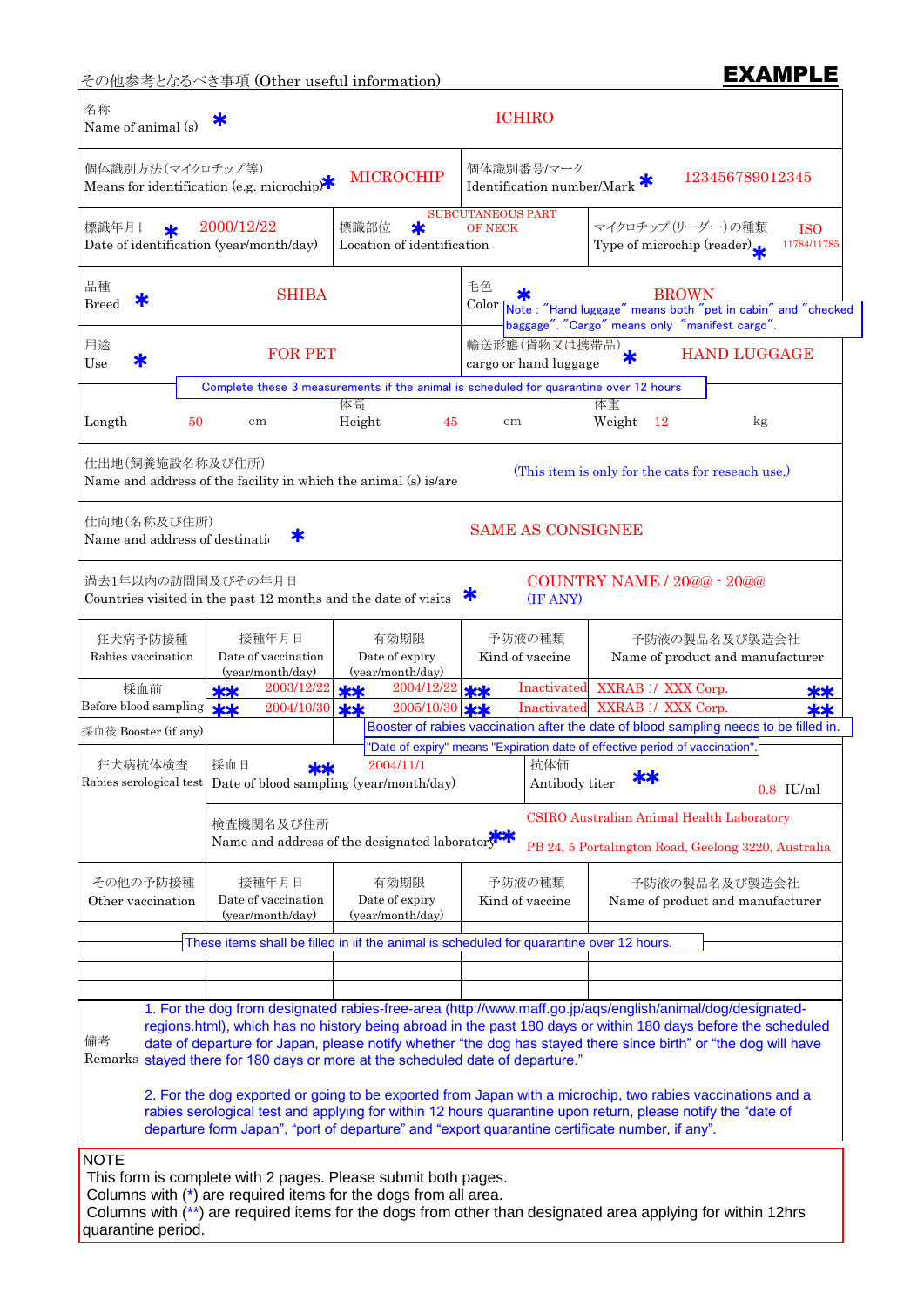# EXAMPLE

## 狂犬病予防法に基づく動物の輸入に関する届出書 NOTIFICATION FOR IMPORT OF ANIMALS UNDER THE RABIES PREVENTION LAW

年 月 日

届出者住所氏名及び連絡先

Year Month Day 2004/11/01

Name and address of applicant

氏名 Name: TARO DOUKEN \*

住所 Address : 116 JAMAICA, NY, USA \*

電話番号 Telephone : 1-XXX-XXX-XXX \*

 $\text{FAX}$  : 1-XXX-XXX-XXX  $\boldsymbol{\ast}$  (IF YOU HAVE.)

E-mail:  $\overline{XXXX}$ @0000.com  $*$  (IF YOU HAVE.)

 動物を輸入したいので、下記のとおり届出をいたします。 動物検疫所長 殿 To the chief of Animal Quarantine Service

I hereby notify for the importation of the undermentioned animal (s).

| 動物の種類<br><b>CAT</b><br>ж<br>Species of animal (s)                                                                                       | 頭数<br>Ж<br>Quantity                                                                            |  |  |  |  |
|-----------------------------------------------------------------------------------------------------------------------------------------|------------------------------------------------------------------------------------------------|--|--|--|--|
| 生年月日(年齢)<br>2000/6/6<br>Date of birth (Age)                                                                                             | 性別<br><b>MALE</b><br><b>Sex</b>                                                                |  |  |  |  |
| 仕出国名<br><b>USA</b><br>Ж<br>Country of export                                                                                            | <b>NARITA</b><br>輸入の場所<br><b>INTERNATIONAL</b><br>Scheduled place of arrival<br><b>AIRPORT</b> |  |  |  |  |
| NEW YORK (John F. Kennedy International Airport)<br>搭載予定地及び搭載予定年月日<br>Scheduled date and place of embarkation <sup>**</sup><br>2005/6/6 |                                                                                                |  |  |  |  |
| 輸入の時期(到着予定年月日)<br>2005/6/7<br>Scheduled date of arrival (year/month/day                                                                 | 搭載予定船舶 (航空機) 名<br><b>JL000</b><br>Name of scheduled vessel (or flight No.) $*$                 |  |  |  |  |
| <b>SAME AS APPLICANT</b><br>荷送人住所氏名<br>Name and address of consignoi $*$                                                                |                                                                                                |  |  |  |  |
| <b>HANAKO DOKEN</b><br>荷受人住所氏名<br>Name and address of consigned                                                                         | 1-1, FURUGOME AZA FURUGOME, NARITA, CHIBA, JAPAN                                               |  |  |  |  |

記入注意:

次頁のその他参考となるべき事項欄には、用途、仕向地、仕出地(飼養施設名称及び住所)、その他輸入検査上参考となるべき事項を記載すること。 In the last column of next page, please note the information such as the use of the animal (s), the destination, name and address of the facility in which the animal (s) is/are kept, etc.

### **NOTE**

This form is complete with 2 pages. Please submit both pages. Columns with (\*) are required items for the animals from all area. Columns with (\*\*) are required items for the cats from other than designated area applying for within 12hrs quarantine period.